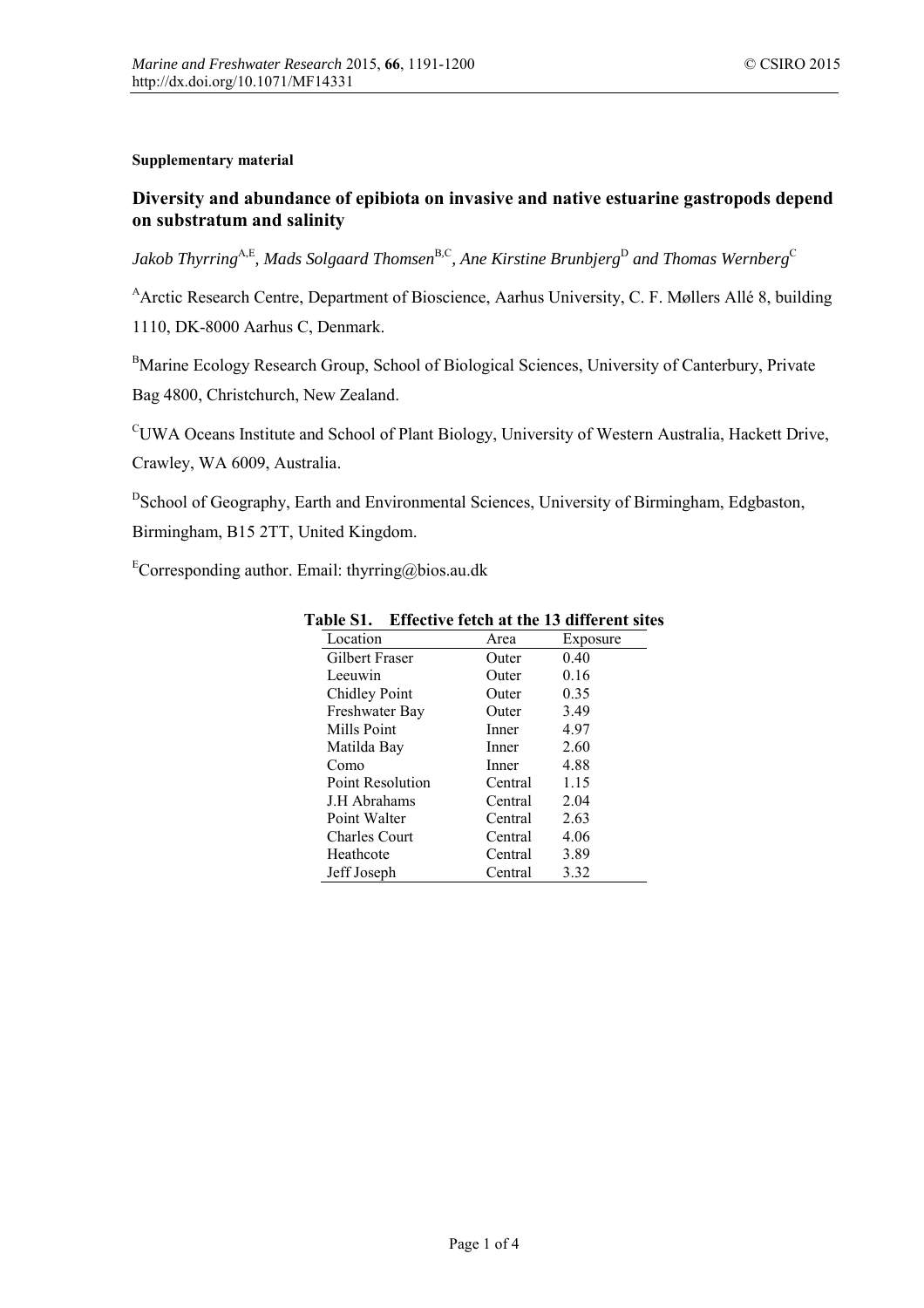| Shell dimension ~Habitat + Salinity + Depth + Wave exposure |                |                  |           |        |  |  |
|-------------------------------------------------------------|----------------|------------------|-----------|--------|--|--|
|                                                             | d.f.           | <b>SS</b>        | $F$ value | P      |  |  |
| Shell type: Bat-Gra+                                        |                |                  |           |        |  |  |
| Habitat                                                     | 1              | 0.3              | 0.378     | 0.539  |  |  |
| Salinity                                                    | $\overline{c}$ | 1.4              | 0.868     | 0.42   |  |  |
| Depth                                                       | $\mathbf{1}$   | $\boldsymbol{0}$ | 0.059     | 0.809  |  |  |
| Wave exposure                                               | $\mathbf{1}$   | 0.1              | 0.074     | 0.785  |  |  |
| Residuals                                                   | 559            | 450.1            |           |        |  |  |
| Shell type: Bat-Gra-                                        |                |                  |           |        |  |  |
| Habitat                                                     | $\mathbf{1}$   | 1.4              | 0.453     | 0.501  |  |  |
| Salinity                                                    | $\overline{2}$ | 8.3              | 1.347     | 0.261  |  |  |
| Depth                                                       | $\mathbf{1}$   | 0.4              | 0.134     | 0.714  |  |  |
| Wave exposure                                               | 1              | 0.5              | 0.149     | 0.7    |  |  |
| Residuals                                                   | 654            | 2002.7           |           |        |  |  |
| Shell type: Bat-Small                                       |                |                  |           |        |  |  |
| Habitat                                                     | 1              | $\mathbf{1}$     | 0.444     | 0.5064 |  |  |
| Salinity                                                    | 1              | 5.4              | 2.331     | 0.1291 |  |  |
| Depth                                                       | $\mathbf{1}$   | 11.1             | 4.817     | 0.0798 |  |  |
| Wave exposure                                               | $\mathbf{1}$   | 0.7              | 0.309     | 0.5794 |  |  |
| Residuals                                                   | 141            | 325.6            |           |        |  |  |
| Shell type: Bat-Hermit                                      |                |                  |           |        |  |  |
| Habitat                                                     | $\mathbf{1}$   | 3.4              | 1.077     | 0.2998 |  |  |
| Salinity                                                    | $\overline{2}$ | 14.6             | 2.349     | 0.0965 |  |  |
| Depth                                                       | $\mathbf{1}$   | 3.2              | 1.026     | 0.3116 |  |  |
| Wave exposure                                               | $\mathbf{1}$   | 1.6              | 0.521     | 0.4708 |  |  |
| Residuals                                                   | 484            | 1507             |           |        |  |  |
| Shell type: Bat-Empty                                       |                |                  |           |        |  |  |
| Habitat                                                     | $\mathbf{1}$   | 0.4              | 0.138     | 0.711  |  |  |
| Salinity                                                    | $\overline{2}$ | 4.1              | 0.628     | 0.534  |  |  |
| Depth                                                       | $\mathbf{1}$   | 0.5              | 0.157     | 0.692  |  |  |
| Wave exposure                                               | $\mathbf{1}$   | 3.2              | 1.003     | 0.317  |  |  |
| Residuals                                                   | 485            | 1569.4           |           |        |  |  |
| Shell type: Bed                                             |                |                  |           |        |  |  |
| Habitat                                                     | 1              | 0.3              | 0.378     | 0.539  |  |  |
| Salinity                                                    | $\overline{2}$ | 1.4              | 0.868     | 0.42   |  |  |
| Depth                                                       | $\mathbf{1}$   | $\boldsymbol{0}$ | 0.059     | 0.809  |  |  |
| Wave exposure                                               | $\mathbf{1}$   | 0.1              | 0.074     | 0.785  |  |  |
| Residuals                                                   | 559            | 450.1            |           |        |  |  |
| Shell type: Nas                                             |                |                  |           |        |  |  |
| Habitat                                                     | 1              | 0.3              | 0.378     | 0.539  |  |  |
| Salinity                                                    | $\overline{2}$ | 1.4              | 0.868     | 0.42   |  |  |
| Depth                                                       | $\mathbf{1}$   | $\boldsymbol{0}$ | 0.059     | 0.809  |  |  |
| Wave exposure                                               |                |                  |           |        |  |  |
|                                                             | $\mathbf{1}$   | 0.1              | 0.074     | 0.785  |  |  |

## **Table S2. Factorial ANOVA results of shell-size difference between** *habitats***,** *water depth* **and different** *salinity* **regions with** *wave exposure* **as co-variate**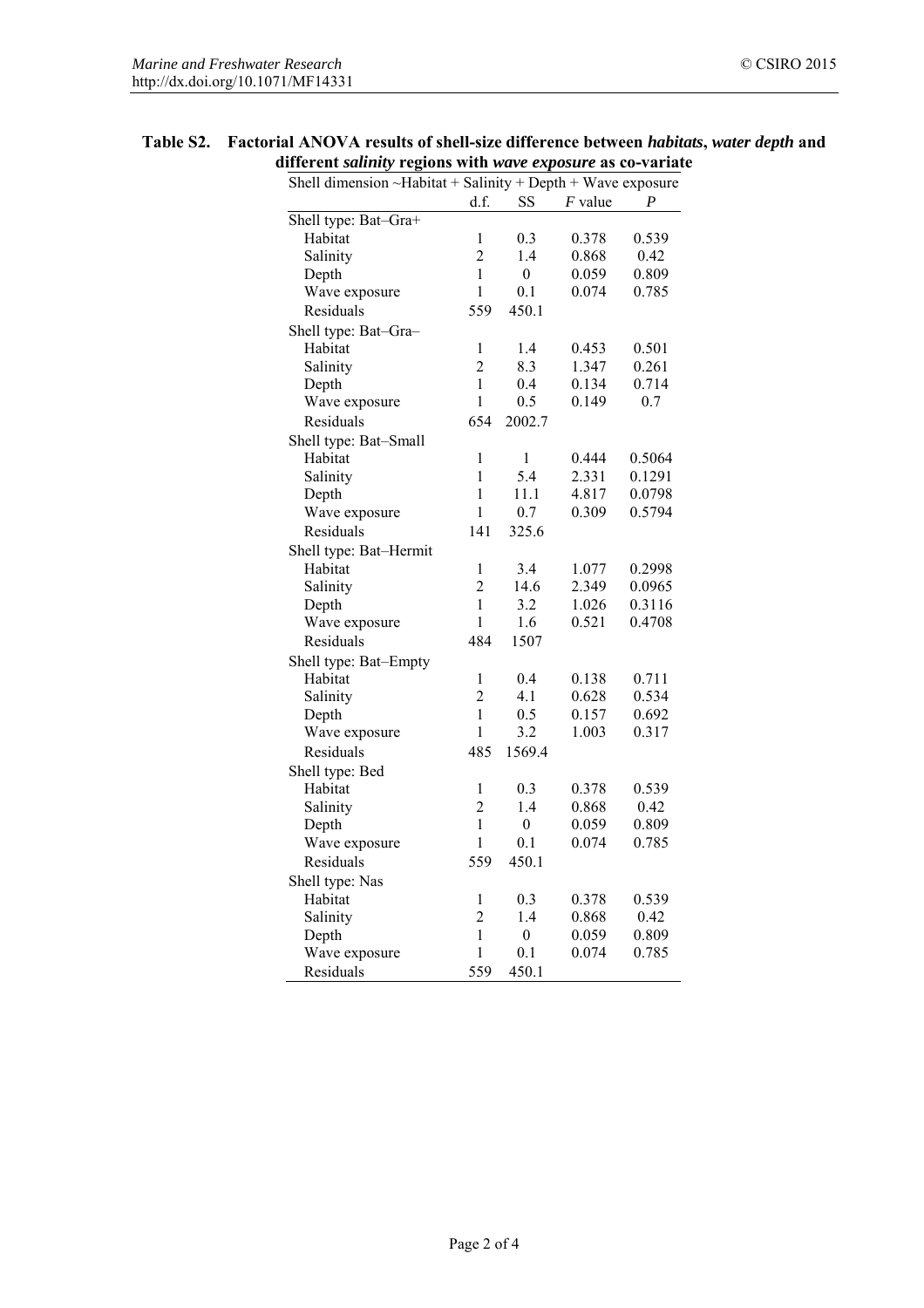## **Table S3. Mean length (mm), width (mm), shell surface (cm<sup>2</sup> ) and shell dimension (mm) of the three dominant gastropods living in the Swan River Estuary**

Shell surface calculated after Thomsen *et al*. (2010). *B. australis* was found to be significantly larger

than *B. paiva* and *N. pauperatus*. All values presented are ±standard error

| Snail species                   | Length          | Width            | Shell dimension |                                      | Shell area              |
|---------------------------------|-----------------|------------------|-----------------|--------------------------------------|-------------------------|
|                                 | (mm)            | (mm)             | $(mm^2)$        | (shell dimension)                    | $\text{ (cm}^2\text{)}$ |
| <i>B. australis</i> $(n = 50)$  | $29.5 \pm 7.76$ | $13.23 \pm 2.13$ | $1.63 \pm 0.17$ | $\text{Bat} - \text{Nas} \leq 0.001$ | 7.25                    |
| <i>B.</i> paiva $(n = 50)$      | $21.8 \pm 3.03$ | $11.54 \pm 1.93$ | $1.41 \pm 0.15$ | $Bed - Bat < 0.001$                  | 5.04                    |
| <i>N. pauperatus</i> $(n = 50)$ | $9.8 \pm 1.13$  | $5.03 \pm 0.76$  | $0.66 \pm 0.10$ | $\text{Bed} - \text{Mas} \leq 0.001$ | l.06                    |

|  | Table S4. Final model: Ralfsia sp. abundance ~Shell type + Salinity + Wave exposure |
|--|-------------------------------------------------------------------------------------|
|--|-------------------------------------------------------------------------------------|

|                           | d.f.           | Deviance AIC |           | LRT                           | Pr (>Chi)                  |
|---------------------------|----------------|--------------|-----------|-------------------------------|----------------------------|
| $none$                    |                | 1960.8       | 12392     |                               |                            |
| Shell type                | 6              | 2012.3       | 12431     |                               | 51.503 2.348 <sup>-9</sup> |
| Salinity                  | $\overline{2}$ | 2006.3       | 12433     |                               | $45.586$ $1.262^{-10}$     |
| Wave exposure             | 1              | 967          | 12396     | 6.222                         | 0.01262                    |
| Deviance residuals:       |                |              |           |                               |                            |
|                           | Min            | 10           | Median 3Q |                               | Max                        |
|                           | $-1.0044$      |              |           | $-0.8754 - 0.8269 - 0.0329$   | 1.9347                     |
| Coefficients:             |                |              |           |                               |                            |
|                           | Estimate       | s.e.         |           | z value $Pr (>\vert z \vert)$ |                            |
| (Intercept)               | 0.8652         | 0.1846       | 4.688     | $2.76^{-06}$                  |                            |
| Shell type (Bat–Gra+)     | 0.6309         | 0.2133       | 2.957     | 0.0031                        |                            |
| Shell type (Bat-Gra-)     | 0.4349         | 0.1993       | 2.183     | 0.02906                       |                            |
| Shell type (Bat–Hermit)   | 0.3702         | 0.2119       | 1.746     | 0.08073                       |                            |
| Shell type (Bat-Small)    | $-1.1482$      | 0.323        |           | $-3.555$ 0.00038              |                            |
| Shell type (Bed)          | $-0.7531$      | 0.2263       |           | $-3.328$ 0.00087              |                            |
| Shell type (Nas)          | 0.2379         | 0.205        | 1.16      | 0.246                         |                            |
| Salinity (Mid)            | 0.4472         | 0.1606       | 2.784     | 0.00537                       |                            |
| Salinity (West)           | 1.2275         | 0.1895       | 6.476     | $9.41^{-11}$                  |                            |
| Wave exposure (Protected) | 0.3471         | 0.1321       | 2.628     | 0.00858                       |                            |